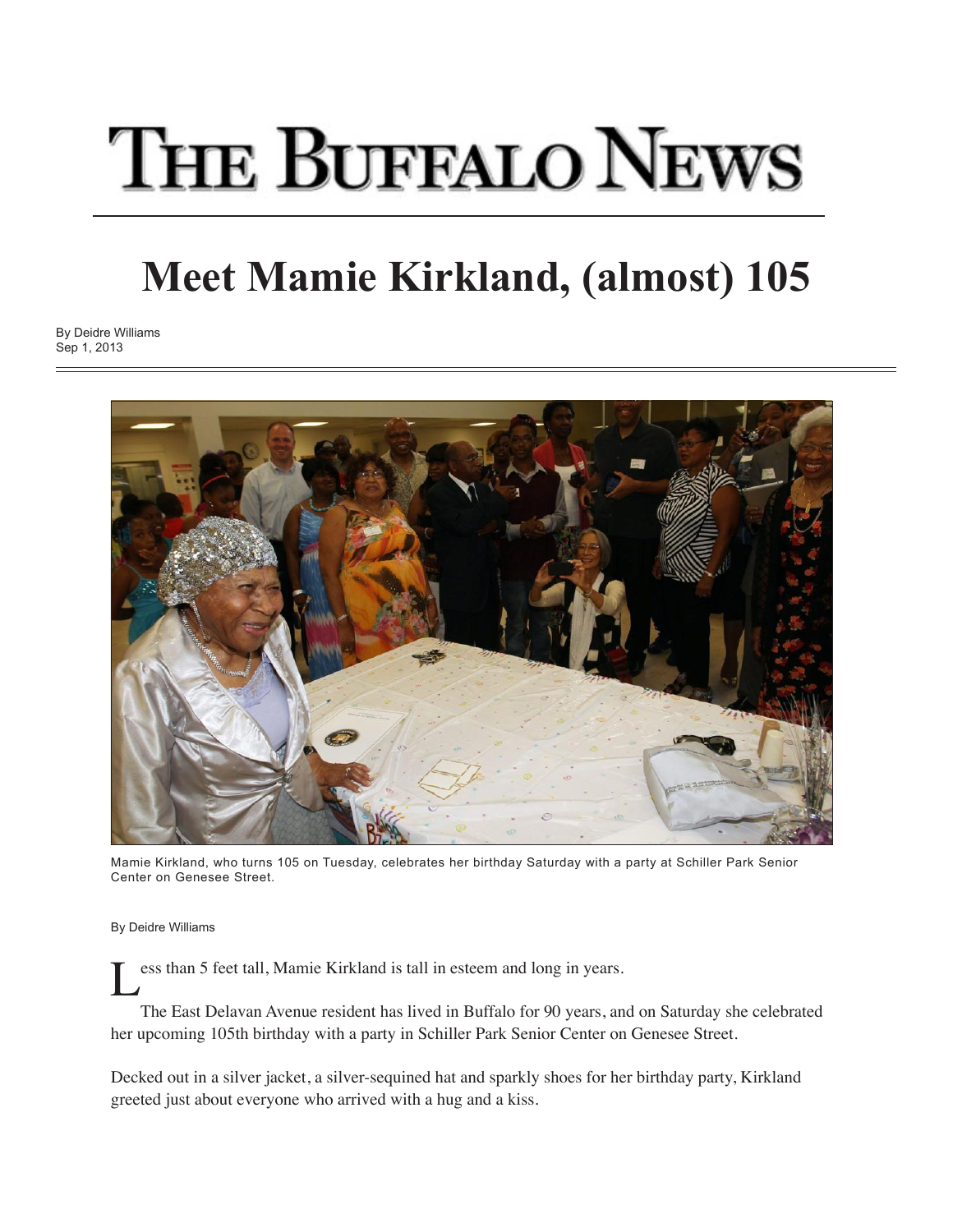Set to turn 105 on Tuesday, Kirkland is still very sharp. She doesn't need a phone book or a computer. Her family's phone numbers are stored in her mind.

"At 105, she definitely demonstrates enthusiasm, spirit, joy of living," said Kirkland's oldest daughter, Juanita Hunter, professor emeritus at University at Buffalo's School of Nursing.

Mamie Kirkland – the matriarch of a five-generation family – was born in 1908 in Ellisville, Miss.

It was the same year that Mother's Day was observed for the first time and the first Gideon Bible was put into a hotel room. Orville Wright made the world's first flight lasting longer than one hour, and Puyi – the last emperor of China – ascended to the throne at age 2. Jack Johnson became the first African-American heavyweight boxing champion, and Henry Ford built the first Model T car, which sold for \$825.

And it all happened in her first year of life. Since then, she has journeyed through more than 10 decades and its many changes.

"She has seen so many transitions in the world: the end of the Jim Crow era, racism, her family chased by the Ku Klux Klan," said Mamie Kirkland's only living son, Tarabu, who lives in Los Angeles, where Mamie Kirkland spends the winter months.

One of her most vivid childhood memories is when her family narrowly escaped the Ku Klux Klan in the middle of the night, when Klan members went on midnight raids, randomly burning homes throughout segregated neighborhoods of East St. Louis, Mo., according to Hunter.

Kirkland's father was a minister.

"He came home one night and announced he had to go because the Klan was after him," said Kirkland, who was about 7 at the time.

"I remember it like it was yesterday," she added.

The family was gathered up, and they boarded a train to Alliance, Ohio, where they found refuge with relatives.

Even though the family had successfully escaped to Ohio, they hadn't left the racism behind, Tarabu said: Klansmen burned crosses on the front lawn of the family's home.

But there were some good memories of Ohio. It's where she met her future husband, Albert.

"He was a good-looking, tall man," said Kirkland, who was 15 when she and Albert got married.

It lasted for decades.

"35 years, three months and 16 days," she said.

Albert died in 1959, said Hunter, one of the couple's nine children.